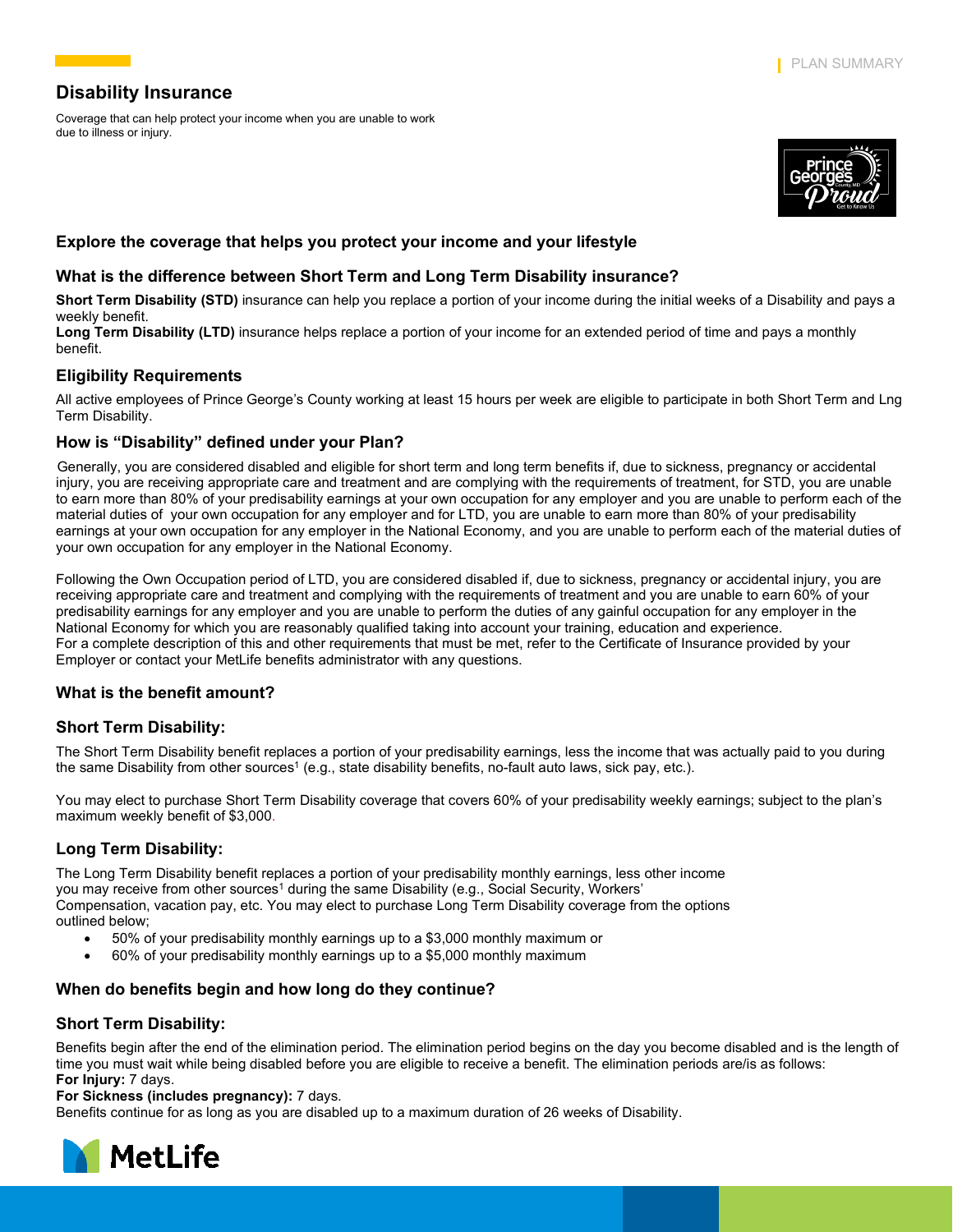# **Long Term Disability:**

Benefits begin after the end of the elimination period. The elimination period begins on the day you become disabled and is the length of time you must wait while being disabled before you are eligible to receive a benefit. Your elimination period for Long Term Disability is 180 days.

Your plan's maximum benefit period and any specific limitations are described in the Certificate of Insurance provided by your Employer.

### **Additional Disability Plan Benefits: Coverage with Your Best Interests in Mind…**

When you are ill or injured for a long time, MetLife believes you need more than a supplement to your income. That's why we offer return-to-work services, and assistance in obtaining Social Security Disability Benefits to help you get the maximum benefits from your coverage. (Please note — this assistance is only offered if you are approved for LTD benefits).

**Services to Help You Get Back to Work Can Include:Nurse Consultant or Case Manager Services:** Specialists who personally contact you, your physician and your employer to coordinate an early return-to-work plan when appropriate.

**Vocational Analysis:** Help with identifying job requirements and determining how your skills can be applied to a new or modified job with your employer.

**Job Modifications:** Adjustments (e.g., redesign of work station tools) that enable you to return to work.

**Retraining:** Development programs to help you return to your previous job or educate you for a new one.

**Financial Incentives:** Allow you to receive Disability benefits or partial benefits while attempting to return to work.

### **Questions & Answers**

#### **Q. Can I still receive benefits if I return to work part time?**

**A. Maybe.** As long as you are disabled and meet the terms of your Disability plan, you may qualify for adjusted Disability benefits.

Your plan offers financial and Rehabilitation incentives designed to help you to return to work when appropriate, even on a part-time basis when you participate in an approved Rehabilitation Program.

While disabled, you may receive up to 100% of your predisability earnings for up to 12 months following your return to work when combining your disability benefit, Rehabilitation Incentives, your work earnings and income from other sources.

Under Short Term Disability coverage and Long Term Disability coverage you can get a 10% increase in your weekly benefit with the Rehabilitation Incentive.

If you work or participate in a rehabilitation program while disabled, following the 4th weekly benefit payment, the Family Care Incentive provides reimbursement up to \$100 per week for eligible expenses, such as child care. Under Long Term Disabilityif you work or participate in a rehabilitation program while disabled, the Family Care Incentive provides reimbursement up to \$400 per month for eligible expenses, such as child care for up to 12 months.

You may be eligible for the Moving Expense Incentive if you incur expenses in order to move to a new residence recommended as part of the Rehabilitation Program. Expenses must be approved in advance.

#### **Q. Are there any exclusions for Pre-Existing Conditions?**

**A. Yes.** Your plan may not cover a sickness or accidental injury that arose in the months prior to your participation in the plan. A complete description of the pre-existing condition exclusion is included in the Certificate of Insurance provided by your Employer or contact your MetLife benefits administrator with any questions.

#### **Q. Are there any exclusions to my coverage?**

**A. Yes.** Under *Short Term Disability*, your plan does not cover any Disability which results from or is caused or contributed to by:

• Elective treatment or procedures, such as cosmetic surgery, reversal of sterilization, liposuction, visual correction surgery, in-vitro fertilization, embryo transfer procedure, artificial insemination or other specific procedures.

However, pregnancies and complications from any of these procedures will be treated as a sickness.

Under Short Term and Long Term Disability coverage, your plan does not cover any Disability which results from or is caused or contributed to by:

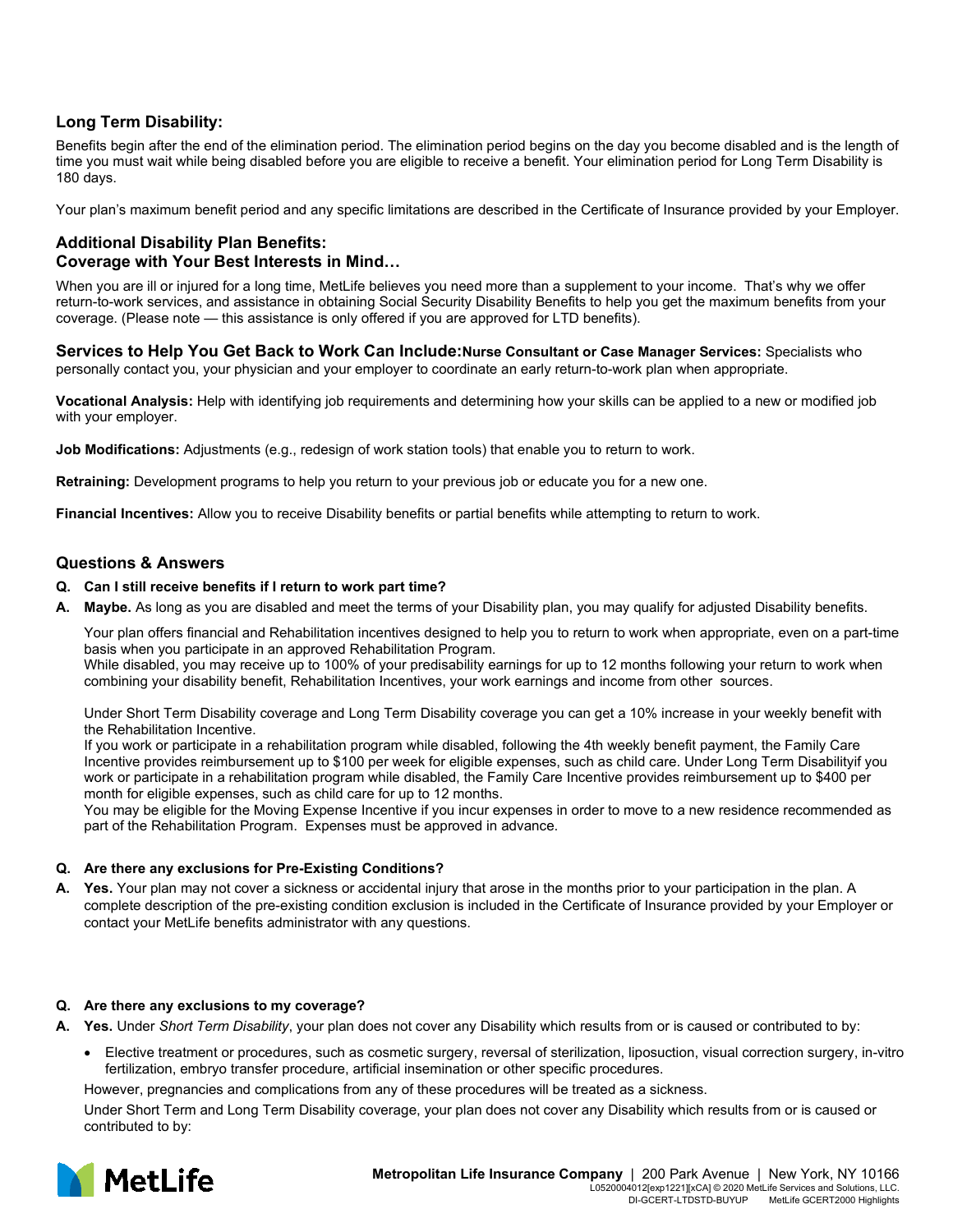- War, whether declared or undeclared, or act of war, insurrection, rebellion or terrorist act;
- Active participation in a riot;
- Intentionally self-inflicted injury or attempted suicide;
- Commission of or attempt to commit a felony.

Additionally, no payment will be made for a Disability caused or contributed to by any injury or sickness for which you are entitled to benefits under Workers' Compensation or a similar law.

### **Q. Are there any limitations to my coverage?**

**A.** For Long Term Disability, limited benefits apply for specific conditions:

If you are disabled due to alcohol, drug or substance abuse or addiction or mental or nervous disorders or diseases we will limit your Disability benefits to a combined lifetime maximum, for any and all of the above equal to the lesser of:

- 24 months; or
- The Maximum Benefit Period.

If your Disability is due to alcohol, drug or substance addiction, we require you to participate in an alcohol, drug or substance addiction recovery program recommended by a physician. We will end Disability benefit payments at the earliest of the period described above or the date you cease, refuse to participate, or complete such recovery program.

Your Disability benefits will be limited as stated above for mental or nervous disorder or disease except for:

- schizophrenia; or
- neurocognitive disorders

If you are confined in a Hospital or Mental Health Facility at the end of the period shown above for which benefits are to be paid, we will continue Your Monthly Benefits until the end of Your Hospital or Mental Health Facility confinement.

Other limitations or exclusions to your coverage may apply. Please review your Certificate of Insurance provided by your Employer for specific details or contact your benefits administrator with any questions.

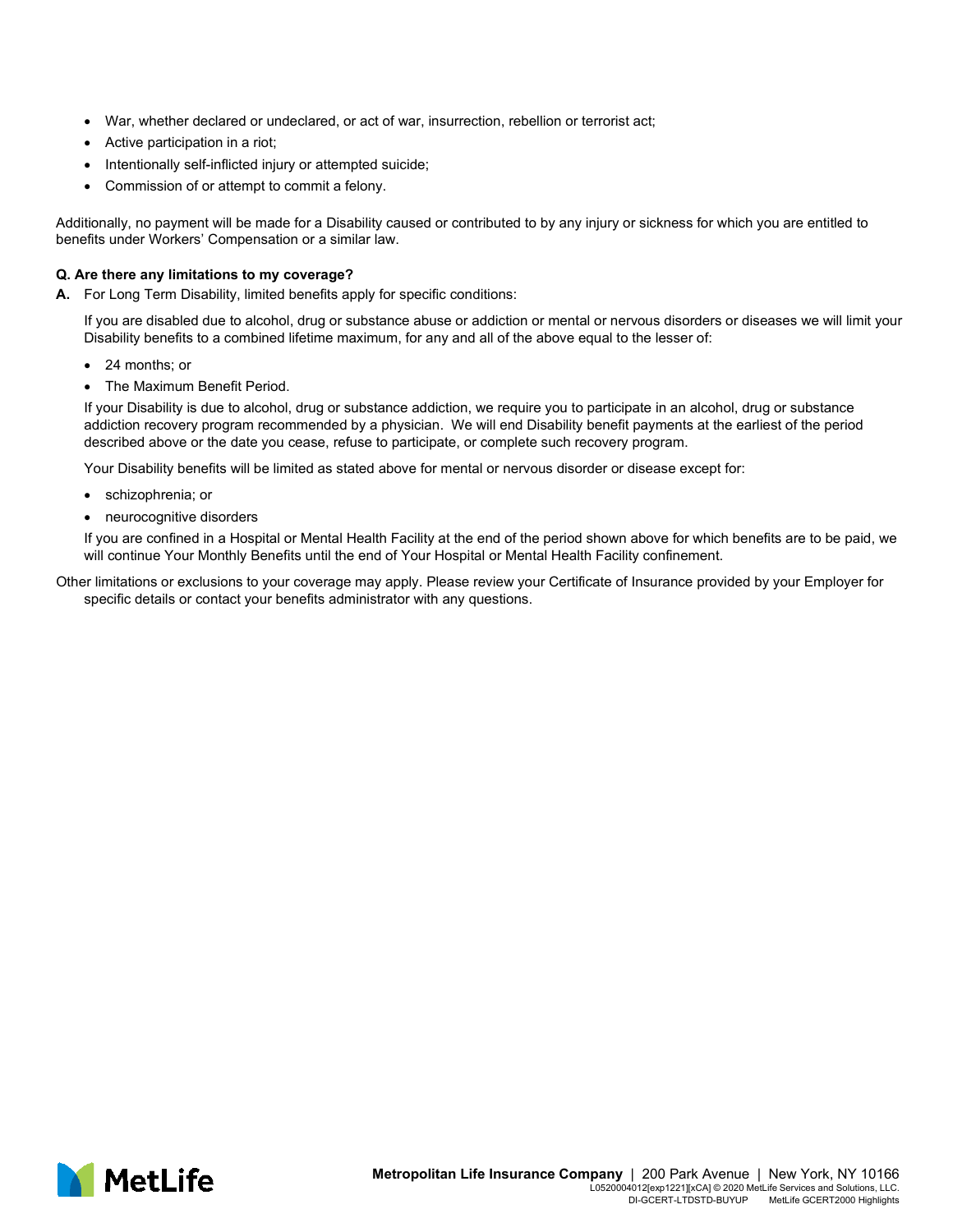# **Disability Plan Contribution Worksheet**

This worksheet allows you to approximate your monthly and annual contributions for Short Term Disability (STD) and Long Term Disability (LTD) coverage effective January 1, 2022. Contribution amounts are based on gross weekly income for STD and gross monthly income for LTD. Actual contributions will be calculated by the payroll system.

# **STD Example**

| <b>Short Term Disability Contribution:</b>                              |          |                                                                                                                 |    |  |  |
|-------------------------------------------------------------------------|----------|-----------------------------------------------------------------------------------------------------------------|----|--|--|
| A. Annual Earnings =                                                    | \$30,000 | A. Annual Earnings =                                                                                            | \$ |  |  |
| <b>B. Weekly Earnings =</b> $(A \text{ divided by } 52)$                | \$576.92 | <b>B.</b> Weekly Earnings = $(A \div B)$ by 52)                                                                 | \$ |  |  |
| C. Weekly Benefit = $(B \times 60\%)$                                   | \$346.15 | C. Weekly Benefit = $(B \times 60\%)$                                                                           | \$ |  |  |
| <b>D. Value Per <math>\$10 = (C \div 10)</math></b>                     | \$34.62  | <b>D. Value Per <math>\$10 = (C \div 10)</math></b>                                                             | \$ |  |  |
| <b>E. Estimated Monthly Contribution</b><br>$(D$ multiplied by $0.67$ ) | \$23.20  | E. Estimated Monthly Contribution =<br>(D multiplied by the applicable<br>age-banded rate, found on next page)) | \$ |  |  |

### **LTD 50% Plan Example**

| <b>Long Term Disability Contribution:</b>                            |          |                                                                                         |    |  |  |
|----------------------------------------------------------------------|----------|-----------------------------------------------------------------------------------------|----|--|--|
| A. Annual Earnings =                                                 | \$30,000 | A. Annual Earnings =                                                                    | \$ |  |  |
| <b>B. Monthly Earnings = <math>(A \text{ divided by } 12)</math></b> | \$2.500  | <b>B. Monthly Earnings =</b> $(A \text{ divided by } 12)$                               | \$ |  |  |
| C. Value Per $$100 = (B \div 100)$                                   | \$25.00  | C. Value Per $$100 = (B \div 4)$ by 100)                                                | \$ |  |  |
| <b>E. Estimated Monthly Contribution</b><br>(C multiplied by 0.50)   | \$12.50  | D. Estimated Monthly Contribution = $(C)$<br>multiplied by the applicable<br>flat rate) | \$ |  |  |

# **LTD 60% Plan Example**

| <b>Long Term Disability Contribution:</b>                          |          |                                                                                         |    |  |  |
|--------------------------------------------------------------------|----------|-----------------------------------------------------------------------------------------|----|--|--|
| A. Annual Earnings =                                               | \$30,000 | A. Annual Earnings =                                                                    | \$ |  |  |
| <b>B. Monthly Earnings =</b> $(A \div \det(y)$ 12)                 | \$2.500  | <b>B. Monthly Earnings =</b> $(A \text{ divided by } 12)$                               | \$ |  |  |
| C. Value Per $$100 = (B \div 4)$ by 100)                           | \$25.00  | C. Value Per $$100 = (B \div 100)$                                                      | \$ |  |  |
| <b>E. Estimated Monthly Contribution</b><br>(C multiplied by 0.60) | \$15.00  | D. Estimated Monthly Contribution = $(C)$<br>multiplied by the applicable<br>flat rate) | \$ |  |  |